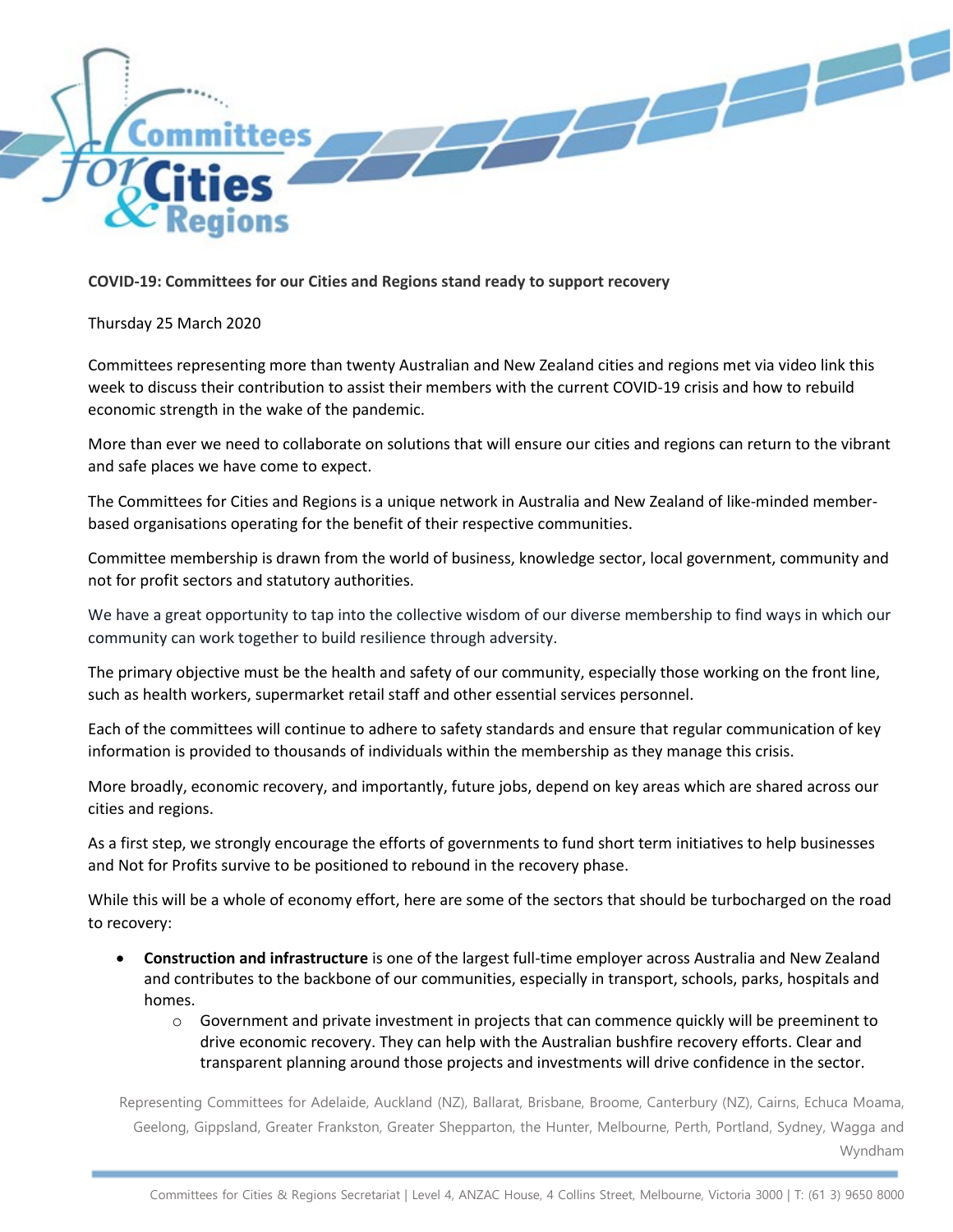

- **Advanced skills**: Invest in the most advanced skills as we adopt new methods of working and living, relying even more on digital technologies for our daily lives, and as our biomedical researchers accelerate their efforts towards creating a vaccine.
	- $\circ$  Incentives and policies towards educating, attracting and retaining-and, as necessary, importing, specific skills need to be an immediate consideration as we move towards recovery.
- **Domestic Tourism:** Mount aggressive campaigns to draw visitors to our cities and regions once travel and recreation recommence with investment to reactivate small business enterprises such as 'experience based' tourism product, cafes, restaurants and micro food producers.
- Vulnerable sectors like **arts and culture and not-for-profit sectors**, that rely heavily on discretionary spending and donations, will rely on specific support initiatives if they are to remain viable.
	- $\circ$  The full spectrum of the community, including our members, philanthropic donors and governments need to contribute through money and in-kind support, remembering their contribution to the broader economy and social well-being
- **Retail:** Support our local traders buy purchasing online from Australian businesses and provide urgent training and support to make them digitally ready and/or re-deployed to other sectors.
- **Energy and water security**-transitioning towards lower emissions sources of energy such as gas and renewables
- **Agribusiness-** investment in a diverse and sustainable agricultural sector, with investment innovation, people and climate adaptation and mitigation.
- **Innovators and entrepreneurs**-Never has it been more important to tap into this talent pool to build future businesses and jobs. Government and business can accelerate aggressive seed funding for start-up businesses as critical building blocks of our future economy.

## **How can the "Committees for" Network help?**

The Committees' cross-sectoral membership provides unique business insights and sounding boards for governments.

Our "Committees for" are not politically motivated. They are a unifying voice and do not advance the self-interest of any individual member organisation.

Representing Committees for Adelaide, Auckland (NZ), Ballarat, Brisbane, Broome, Canterbury (NZ), Cairns, Echuca Moama, Geelong, Gippsland, Greater Frankston, Greater Shepparton, the Hunter, Melbourne, Perth, Portland, Sydney, Wagga and Wyndham